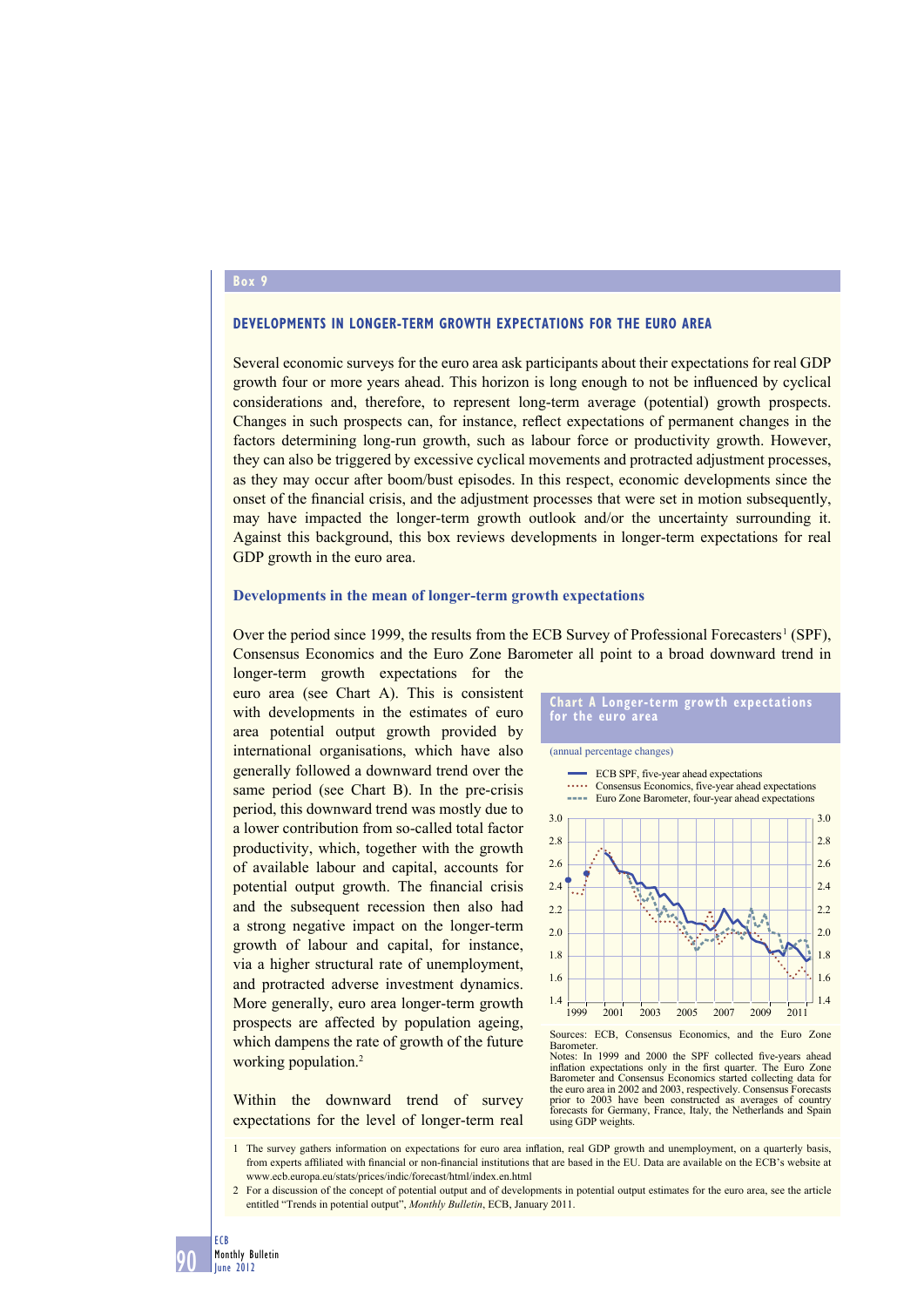# **ECONOMIC AND MONETARY DEVELOPMENTS**

Output, demand and the labour market





Sources: Economic Outlook, OECD, November 2011; World Economic Outlook, IMF, April 2012; and European Commission, AMECO database, spring 2012. Note: The shaded area indicates the range of estimates.

Note: Expectations for the average growth rate between six and ten years ahead are available only at one decimal.

GDP growth, there were different phases of developments. In particular, expectations increased visibly during 2000/2001, when expectations were for permanently higher productivity growth related to progress in IT technology. Longer-term growth expectations reached an all-time high of 2.7% at the beginning of 2001. Subsequently, they decreased steadily, to stabilise and rebound somewhat in the pre-crisis period. The pick-up to 2.2% recorded just before the onset of the crisis coincided with a boom period, recording continued actual real GDP growth rates of around and sometimes well above 3%. With the onset of the crisis, longer-term growth expectations resumed the earlier downward trend and currently stand at around 1.7%.

The parallelism between specific actual business cycle phases and movements in longer-term growth expectations suggests that expectations have not only been determined by structural factors but have also been influenced by waves of growth optimism and pessimism.

Similar observations for the euro area as a whole can be made for developments in longer-term growth expectations for the larger euro area countries. Consensus Economics data show that all of the countries under review, with the exception of Germany, shared an improvement in longer-term growth expectations in the early 2000s related to the expectation of an IT-driven "New Economy" and possibly also to the economic impact of Monetary Union (see Chart C). The subsequent deterioration in longer-term growth prospects took place at a different pace depending on the country in question, with the sharpest declines being recorded in Italy and the Netherlands (which observed a housing boom in the early 2000s). The stabilisation of aggregate expectations prior to the crisis appears to have been mostly due to a stabilisation in expectations for France and Germany, while the resumption of the downward trend after the crisis was driven mainly by expectations for Spain, reflecting the bust phase of the economic cycle.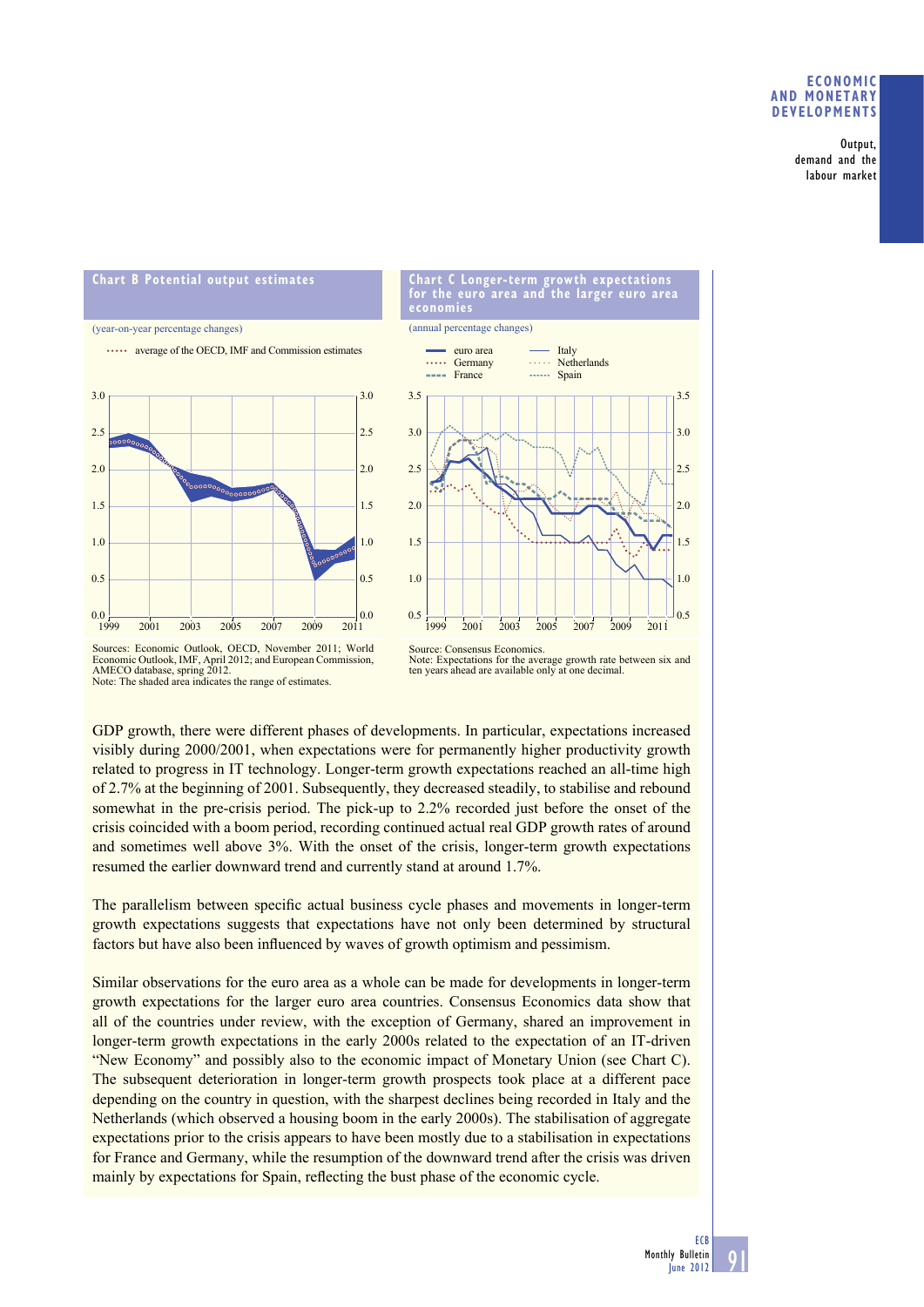Looking at the entire period, as of 1999, longer-term growth expectations for Germany have been consistently below the average expectations for the euro area as a whole, remaining relatively stable at around 1.5%. Longer-term growth expectations for Italy have been below the euro area average as well, but on a downward trend. At the same time, longer-term growth expectations for the Netherlands and France have been broadly in line with expectations for the euro area, while expectations for Spain have been at a considerably higher level compared with other large euro area countries and with the euro area as a whole.

Developments in longer-term growth expectations in other advanced economies share some of the features displayed for the euro area. The upward movement in the early 2000s is also visible for the United States and Japan, and is steeper than that of the euro area (see Chart D). While growth expectations for



Notes: Expectations for the average growth rate between six and ten years ahead are available only at one decimal. The observation for Japan in April 2001 has been interpolated.

the United Kingdom remained stable in that period, they rose in the run-up to the crisis, when expectations for the United States were already on the decline.

In the period since 1999, longer-term growth expectations for the United States have been consistently higher than those for the other economies. This is consistent with potential output growth estimates for the United States, which have always been higher than those of the euro area. With regard to Japan, the relatively low level of longer-term growth expectations might be related to the protracted adjustment phase following the excessive asset price movements in the 1990s, and to the ageing population.

### **Developments in uncertainty surrounding longer-term growth expectations**

Since the onset of the financial crisis, the degree of macroeconomic uncertainty surrounding the economic outlook has heightened considerably. An increase in uncertainty surrounding longer-term growth prospects can, for example, be reflected in an increase in disagreement among survey participants about the outcome they consider most likely. In this respect, the coefficient of variation 3 of the distribution of SPF individual point forecasts represents a measure of disagreement amongst participants (see Chart E). Disagreement peaked in the second quarter of 2009, in the midst of the recession, but then reverted back to a level slightly above the pre-crisis level. Another indicator of uncertainty is the coefficient of variation derived from the aggregate probability distribution (averaging out the individual distributions that SPF respondents are asked to provide together with their point forecasts). This measure started to increase at the end of 2008

3 The coefficient of variation corresponds to the standard deviation of the distribution divided by the mean of the distribution. It is appropriate to normalise the standard deviation because longer-term growth expectations display a trend.